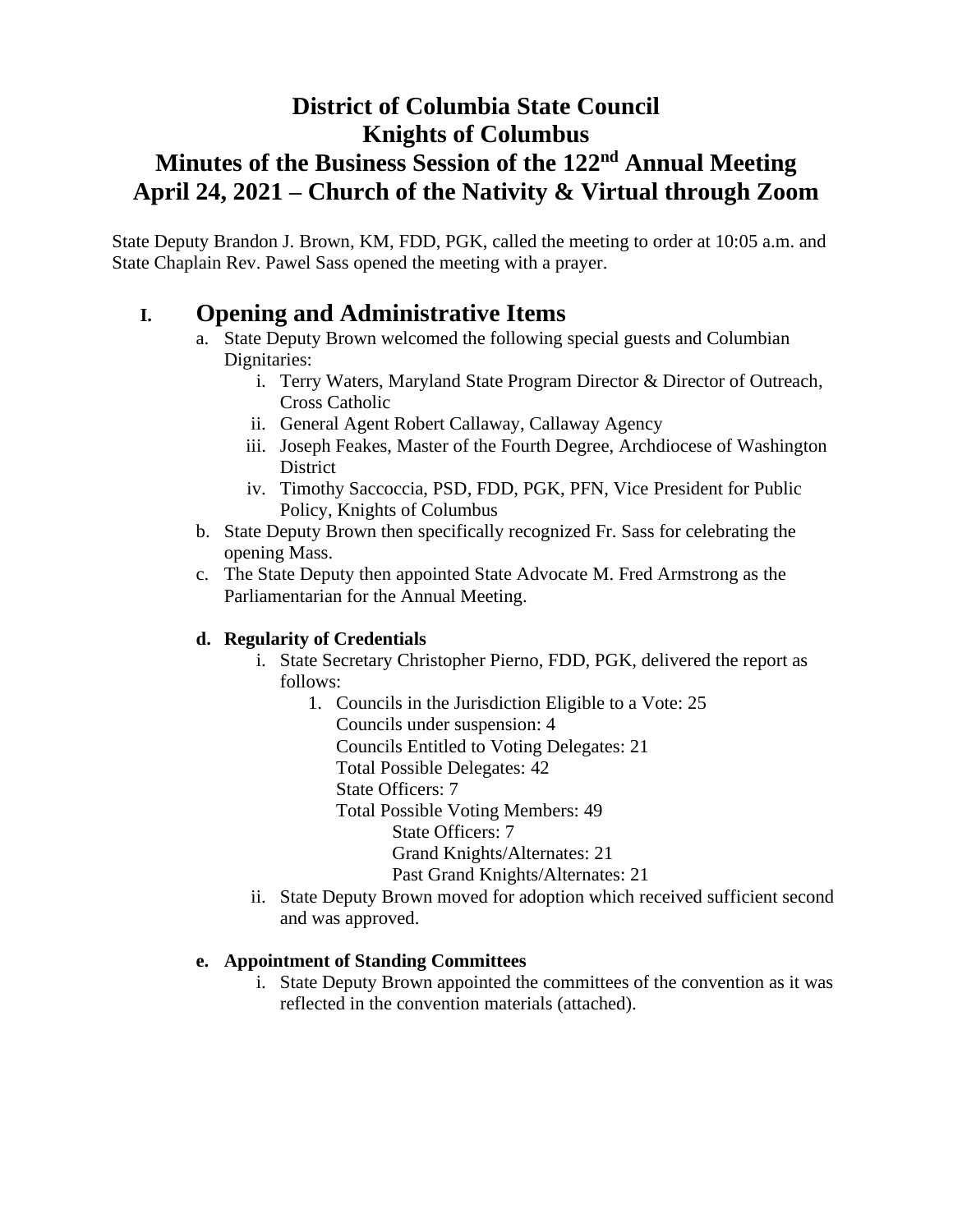### **f. Report of the Committee on Credentials**

- i. Due to the unique nature of the State Convention being a hybrid in-person and virtual event, State Secretary Pierno led a roll call of all eligible voting members.
- ii. State Secretary Pierno reported that of the 49 members of the State Council entitled to a vote at the convention, 32 were present as follows: State Officers: 7 Grand Knights/Alternates: 16

Past Grand Knights/Alternates: 9

iii. State Secretary Pierno moved for the adoption of his report which received sufficient second and was approved.

### **g. Greetings to the Convention**

- i. State Deputy Brown announced that greetings had been received by the following which were presented to the convention online by the following:
	- 1. His Eminence Wilton Cardinal Gregory, Archbishop of Washington (Read by State Deputy Brown)
	- 2. Most Rev. Timothy P. Broglio, Archbishop for the Military Services, USA
	- 3. Monsignor Walter R. Rossi, Rector, Basilica of the National Shrine of the Immaculate Conception
	- 4. Patrick E. Kelly, PSD, FDD, PGK, Supreme Knight
- ii. A pre-recoded video message from the Supreme Knight was played for those present and online.

#### **h. Approval of the Minutes of the 121st Annual Meeting**

i. State Secretary Pierno moved that the minutes of the  $121<sup>st</sup>$  annual meeting, which were included in the online convention materials, be approved. The motion received sufficient second and was approved by voice vote.

## **II. Reports of State Officers**

## **a. State Deputy**

- i. State Deputy Brown turned control of the meeting to State Secretary Pierno who introduced State Deputy Brown for the Report of the State Deputy.
	- 1. The State Advocate moved that that convention extend its sincere appreciation and gratitude to the State Deputy for his timely message and that his report by received and filed. The motion received sufficient second and was approved by voice vote.
- ii. State Secretary Pierno returned control of the meeting to the State Deputy.

#### **b. State Treasurer**

i. State Treasurer Le N. Nguyen, FDD, PGK, PFN delivered the report and moved for its adoption. A sufficient second was received and the motion carried.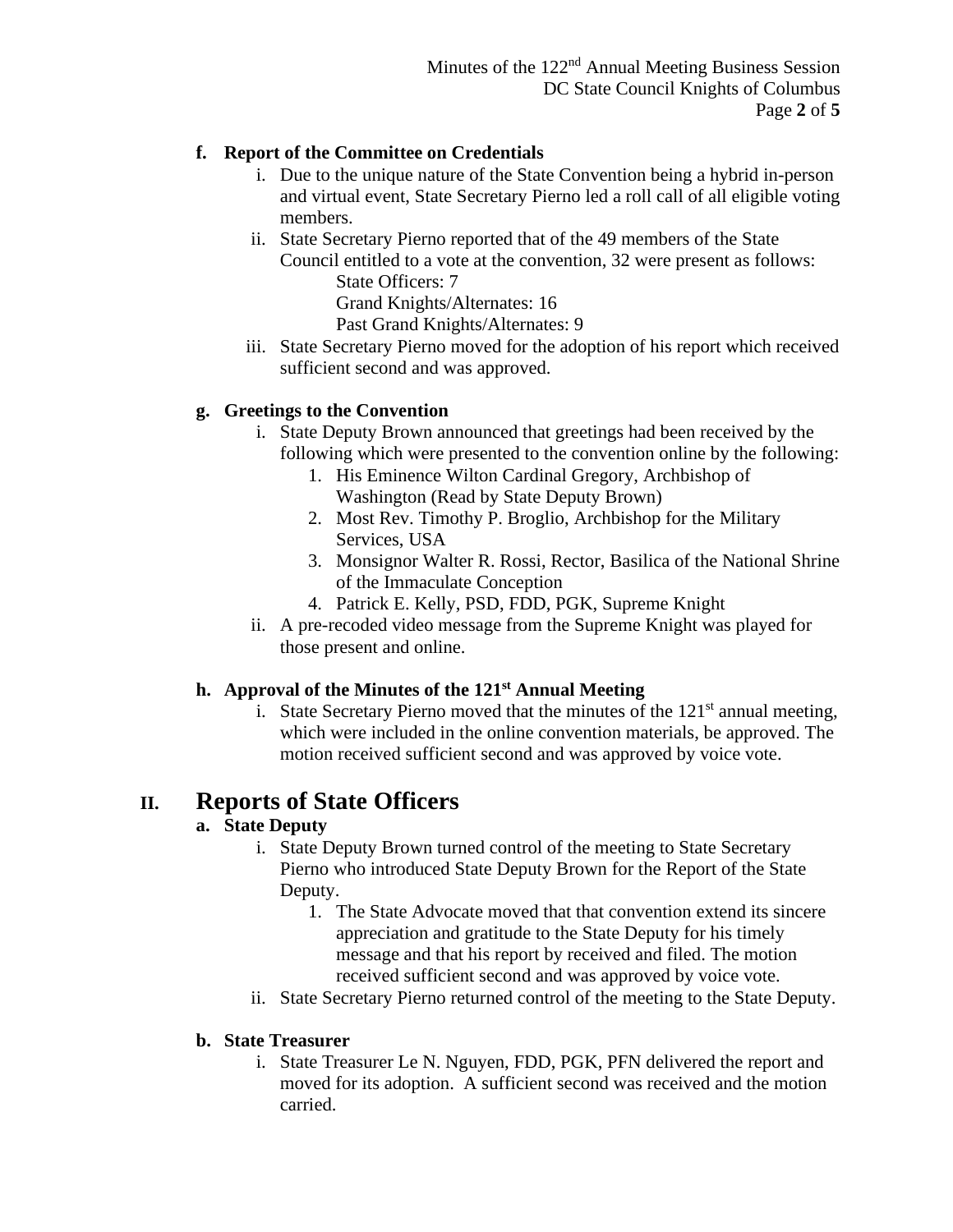## **III. Report of District Deputies**

- a. The following District Deputies delivered reports:
	- i. District Deputy #1 Alex Cranstoun
	- ii. District Deputy #2 Kenneth Brown
	- iii. District Deputy #3 Ryan Mulvey
	- iv. District Deputy #4 Joseph Basalla

## **IV. Report of State Directors and Chairman**

- a. The following State Directors and Chairman delivered reports:
	- i. State Membership Director Joshua Bryant, FDD, PGK
	- ii. State Ceremonial Director Otto E. Heck, KHS, IPSD, FDD, PGK, PFN
	- iii. Nominations Committee Chairman James Mazol, GK, St. Cyprian Council 10008.

## **V. Resolutions**

a. State Advocate M. Fred Armstrong delivered the report of the resolutions committee. The delegates to the convention approved of all recommendations made by the committee on the resolutions presented.

*The business session recessed for lunch and the annual meeting of DC Knights of Columbus Charities at approx. 11:45am. The business session returned to order at approx. 12:30pm.*

## **VI. Elections**

State Deputy Brown proceeded to the election of State Officers.

## **a. State Deputy**

- i. The State Deputy recognized Grand Knight James Mazol, the Chairman of the Nominations Committee, who nominated Christopher Pierno of Potomac Council #433.
- ii. The State Deputy called for further nominations, but none were entered.
- iii. The State Deputy recognized the Nominations Committee Chairman who moved that the State Treasurer be instructed to cast a unanimous ballot in the name of Christopher Pierno for the Office of State Deputy. The motion received sufficient second and was agreed to by voice vote.

#### **b. State Secretary**

- i. The State Deputy recognized the Chairman of the Nominations Committee, who nominated Le N. Nguyen of Sacred Heart Council #16215 for State Secretary.
- ii. The State Deputy called for further nominations, but none were entered.
- iii. The State Deputy recognized the Nominations Committee Chairman who moved that the State Warden be instructed to cast a unanimous ballot in the name of Le N. Nguyen for the Office of State Secretary. The motion received sufficient second and was agreed to by voice vote.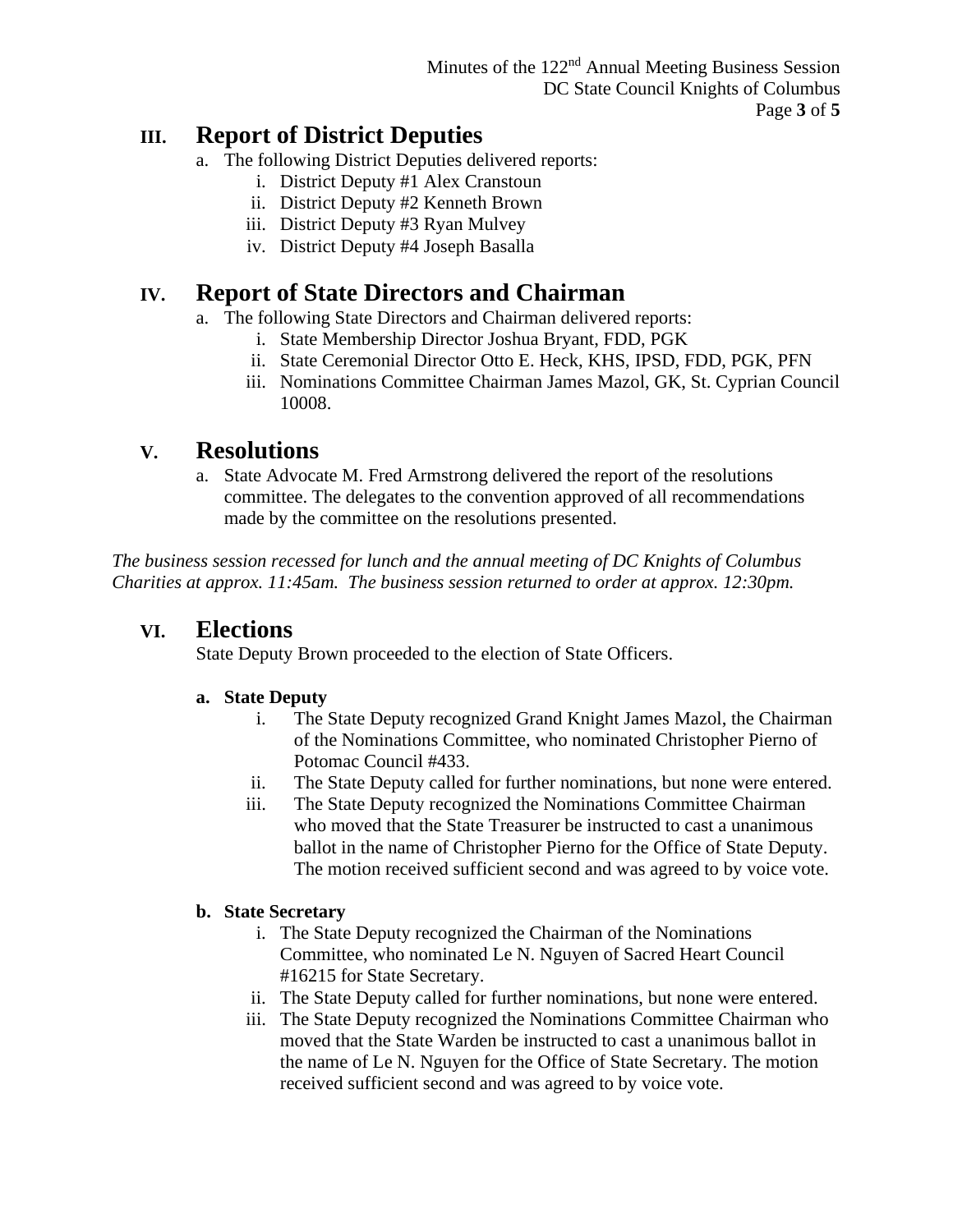#### **c. State Treasurer**

- i. The State Deputy recognized the Chairman of the Nominations Committee, who nominated M. Fred Armstrong of St. Michael the Archangel Council #14823 for State Treasurer.
- ii. The State Deputy called for further nominations, but none were entered.
- iii. The State Deputy recognized the Nominations Committee Chairman who moved that the State Warden be instructed to cast a unanimous ballot in the name of M. Fred Armstrong for the Office of State Treasurer. The motion received sufficient second and was agreed to by voice vote.

### **d. State Advocate**

- i. The State Deputy recognized the Chairman of the Nominations Committee, who nominated Nicholas S. C. Shields of St. John Paul II Council #16773 for State Advocate.
- ii. The State Deputy called for further nominations, but none were entered.
- iii. The State Deputy recognized the Nominations Committee Chairman who moved that the State Secretary be instructed to cast a unanimous ballot in the name of Nicholas S. C. Shields for the Office of State Advocate. The motion received sufficient second and was agreed to by voice vote.

### **e. State Warden**

- i. The State Deputy recognized the recognized the Chairman of the Nominations Committee, who nominated Joshua R. Bryant of St. John Paul II Council #16773 for State Warden.
- ii. The State Deputy called for further nominations, but none were entered.
- iii. The State Deputy recognized the Nominations Committee Chairman who moved that the State Warden be instructed to cast a unanimous ballot in the name of Joshua R. Bryant for the Office of State Warden. The motion received sufficient second and was agreed to by voice vote.
- f. State Deputy Brown introduced State Deputy-Elect Pierno for the purpose of addressing the Convention.

# **VII. Election of Delegates and Alternates to the Supreme Convention**

State Deputy Brown proceeded to the election of Delegates and Alternates to the Supreme Convention.

- a. In addition to its State Deputy and last living Past State Deputy, the District of Columbia is afforded one (1) additional delegate to the 139<sup>th</sup> Annual Meeting of the Supreme Council to represent its associate membership. Brother Le N. Nguyen of Council #16215 was elected on a unanimous ballot as the Associate Delegate to the Supreme Convention.
- b. Brother Knights were elected alternates to the delegates to the 139<sup>th</sup> Annual Meeting of the Supreme Council by unanimous ballots as follows:
	- i. Alternate to the State Deputy: Timothy M. Saccoccia of Council 16773